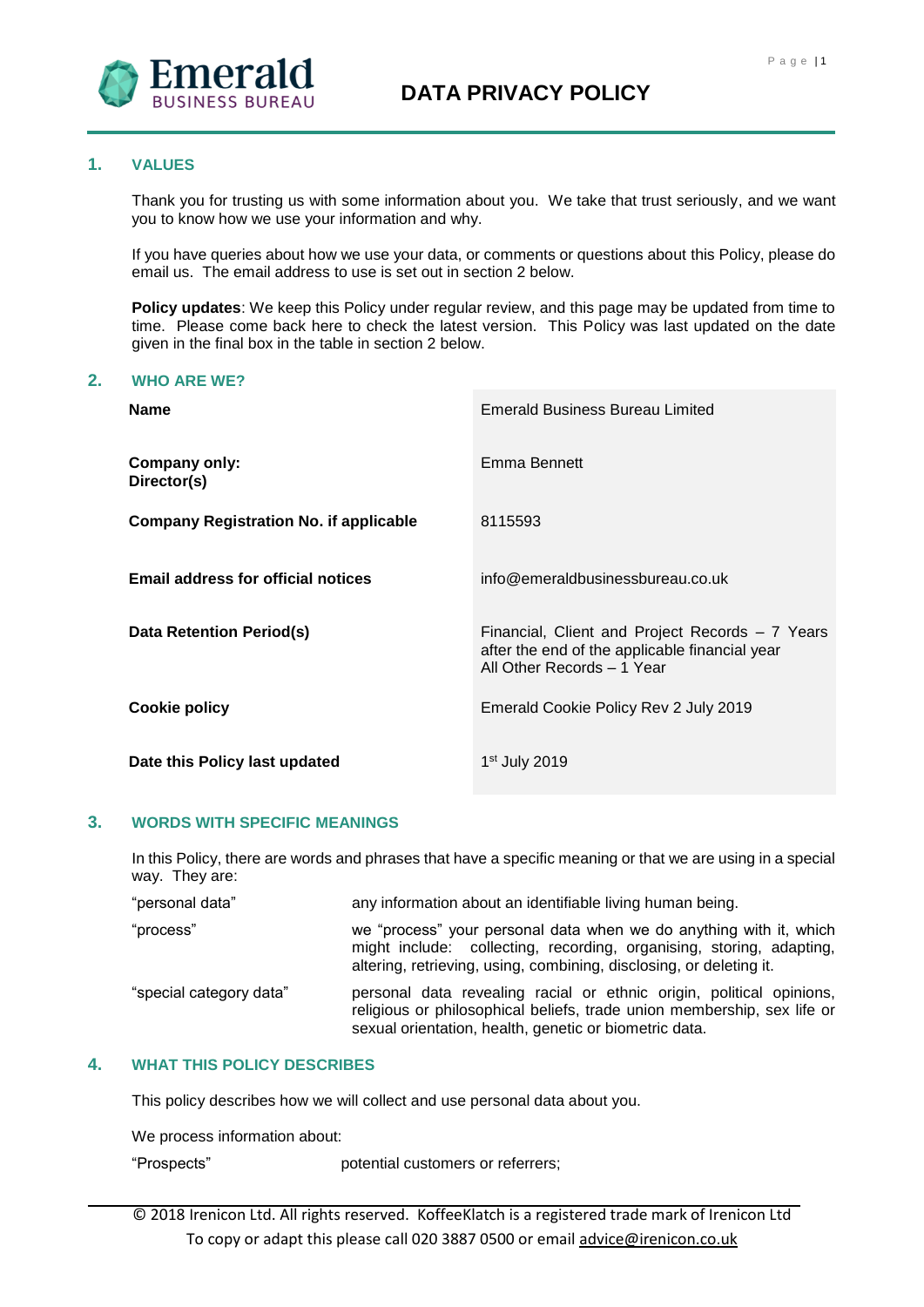



| "Customers"               | who have bought goods or services from us;                   |
|---------------------------|--------------------------------------------------------------|
| "Suppliers", "Associates" | suppliers or potential suppliers of goods or services to us; |
| "Affiliates"              | who have signed up to our affiliate scheme (if we have one). |

# **5. WHAT INFORMATION DO WE PROCESS, AND WHY?**

#### **a. Prospect**

Most of the information we process comes from you. We process it so we can reply to you, and when you contact us again, we know what you asked before, what you were sent, and what you told us.

Typically, we are collecting name, contact details, how we came across you, and background information from you or published by you on social media or freely accessible on the internet, on why you might be interested in our products or services or a relevant contact for our business.

If you sign up to a newsletter list, you will be sent what you asked for. We normally operate 'double opt-in' lists, and you will need to reconfirm your subscription before anything is sent. You can unsubscribe at any time by clicking the unsubscribe button on any email.

You are not automatically subscribed to any other lists, but may be invited to join an appropriate one.

If we email you individually using our own email system, or respond to an email sent to us at any of our business email addresses, a copy of that email will also be stored.

If you make an enquiry via our website, we will keep details of that enquiry and response for our data retention period (section 2, Table, above).

We do not routinely keep special category data. To the extent we hold this, it was supplied or made publicly available by you.

## **b. Customer**

Once you buy something from us, we will collect information from you at the point of sale.

This will include the information we collect from Prospects (above). We collect your email address, phone number and postal address so we can provide what we have contracted to, invoice you and keep proper records of our business relationship.

We process your data to support the delivery of the goods and services you have bought. We keep records of the goods/services provided to you, and information you give us, so we can support you when needed and advise you of any additional services you may need.

## *Financial and credit card details*

We do not receive or store your credit card details. Credit card payments are handled by an external secure processor in accordance with their data security policies (see section 2, Table, above).

We receive limited information from our processor for us to tie up your payment with your invoice.

If you pay us by BACS or direct transfer, we know only what the bank tells us, which is usually the name of the person who paid us and how much and the reference number.

We do not routinely keep credit scores nor use credit reference agencies.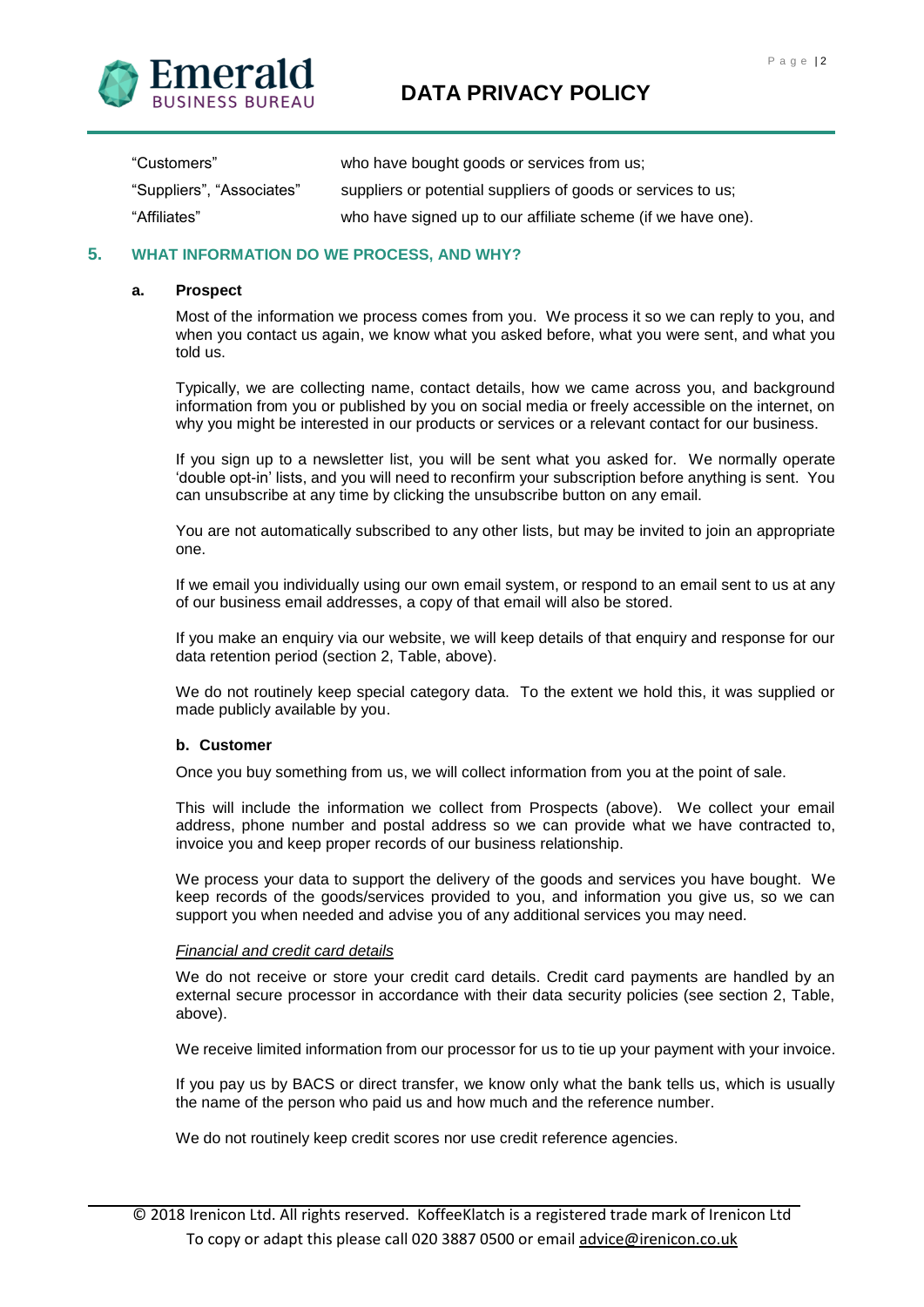

When we are processing data about you on behalf of a customer, we are operating under the banner of our customer's data privacy policy. We will refer any enquiry from you to them, as they are the 'data controller' responsible for dealing with your query. But we will support that by providing relevant information to our customer for passing to you.

## **c. Supplier and Associates**

We collect information on potential and actual suppliers and associates. This is mostly provided by you, but we do add to it the same kind of data we use for Prospects (see above).

If you become a supplier or associate, we keep a copy of the contract between us and your bank details so we can pay you. We also keep a record of invoices/payments for accounting purposes.

We keep a record of the work you undertook for us/our clients along with any comments, reviews or suggestions about that work including complaints (if any) and their resolution.

This information is all needed to manage our customer relationships and our supply chain.

## **d. Affiliate**

If we set up an affiliate scheme, affiliate data will be held in accordance with this policy. We will ask you for information when you apply and that will be kept to administer the affiliate scheme.

## **6. NEWSLETTERS AND AUTOMATED EMAILS**

We monitor who opens what in our newsletter lists, and pre-set sequences of information we send you. We do this, so we can see if content is popular and generate more of it, or if it is not read.

There may be sub-routines that trigger if you click on links or articles. These are designed to offer you more information about things you are interested in.

You can unsubscribe from these sequences at any time.

Existing customers may receive emails about specific offers relating to things you have already purchased. You can unsubscribe from these at any time.

From time to time, we contact individual email newsletter subscribers, but it is extremely rare. This would normally be if something odd were going on and we wanted to check you could see and use the content or find out what was causing a problem.

# **7. DATA SHARING – 3 RD PARTIES**

We do not sell or exchange your personal data with organisations who may want to sell you something or use your data for research or other purposes.

## **a. Platforms**

We keep a list of the software platforms we use to run our business. If you would like a list of all the platforms we use, please email us (at the email address in section 2, Table, above).

## **b. People**

We have an outsourced support team for our own business, which may include Virtual Assistants, Web Designers, IT support, Sales and Marketing, Accounting and more. They have limited access to your data, where the service they provide to us means they need it.

For example, if our IT support wants to check the functionality of a laptop or back up, they may need temporary access to information that may include something about you.

For example, if we invoice you, our Accountant needs to process the information in the invoice.